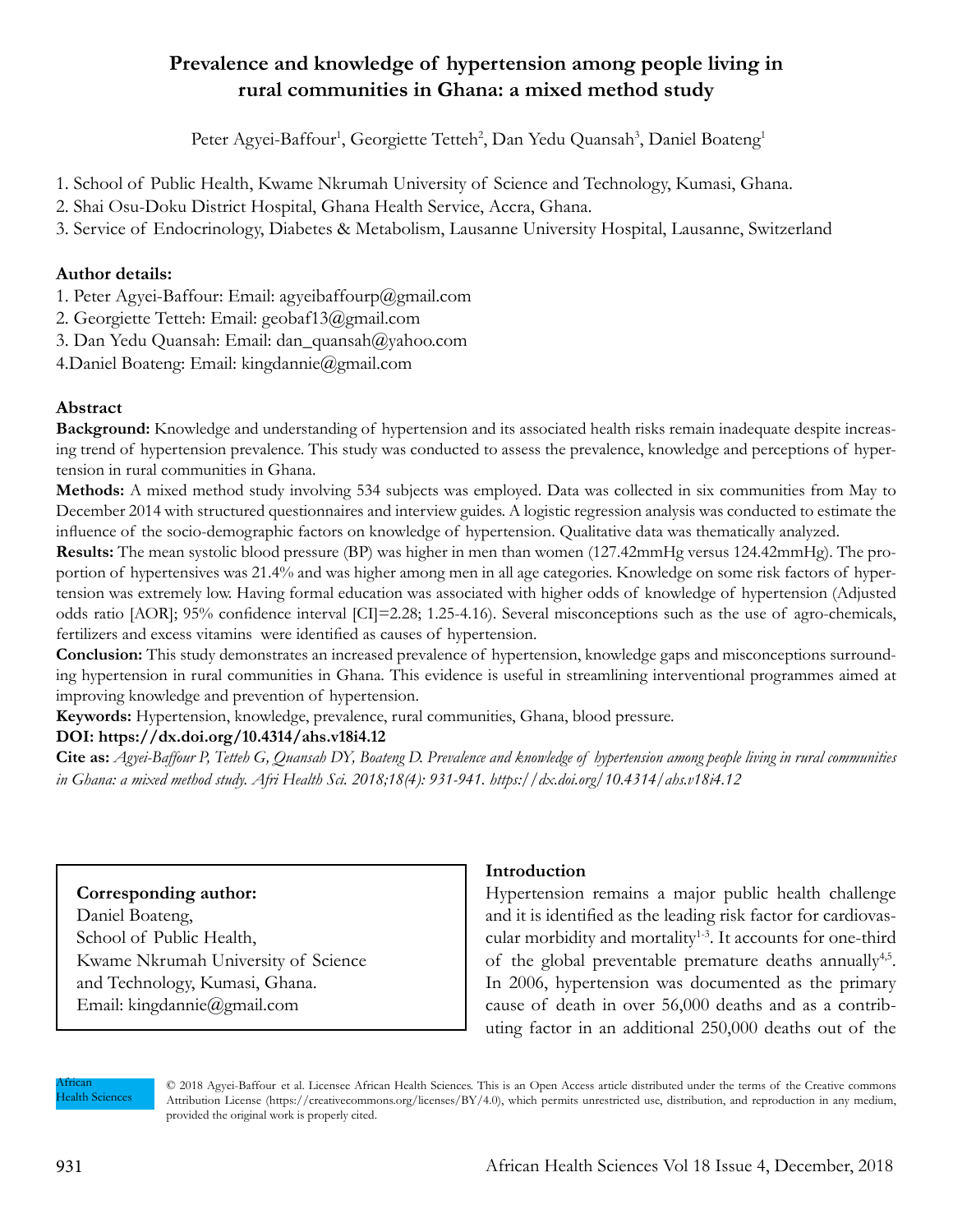2.4 million deaths in the United States alone<sup>6</sup>. There is an estimated increase in the prevalence of hypertension by 17% in the next decade, with the greatest increase in the African region if effective preventive measures are not implemented7 , making it a major health problem in developing countries<sup>8,9</sup>.

In Ghana, hypertension is the second leading cause of outpatient morbidity in adults older than 45 years, and trends in hypertension prevalence and incidence continue to grow<sup>10</sup>. The prevalence of hypertension in rural and urban Ghana ranges from 19% to 48%<sup>11</sup> and some studies from rural settings reported 24% or higher<sup>12-15</sup>. In the Asutifi South district of Ghana, hypertension is consistently ranked among the top ten Out-Patient Department (OPD) cases with prevalence rising from 4.23% in 2008 to 6.07% in 201216. Factors which drive this wave in the sub-region, including but not limited to changes in dietary patterns and sedentary lifestyles,<sup>17</sup> could be prevented if knowledge of these factors are high among the general populace.

Knowledge gaps are important barriers in the effective prevention and treatment of hypertension<sup>18,19</sup>. In the advent of scarce resources to improve management and control of hypertension, there is the need to focus attention on preventive measures, which target behavioural change through education and awareness creation. Several models have proposed knowledge as important for health behaviours and sustained behavioural changes<sup>20-22</sup>. Although these models may differ in content and perspective, they stress the importance of evaluating the perceptions, attitudes, beliefs, and outcome expectations of individuals as crucial means to understand observed behaviours and to guide behavioural change. Knowledge of a disease condition influences patient's attitude and practice, and improves compliance with treatment and subsequent reduction in prevalence<sup>23</sup>.

Patients' knowledge and understanding of the potential health risks associated with hypertension, and the potential positive effects of lifestyle modification are inadequate<sup>24,25</sup>. A study by Rizwana et al<sup>26</sup> reported a huge gap in knowledge of modifiable risk factors of hypertension. A study in a sub-urban Nigerian community<sup>27</sup> also showed low levels of knowledge of hypertension, with only 18% of respondents having knowledge of risk factors of hypertension. Other studies from the sub region have shown similar results<sup>28</sup>.

Factors such as lack of formal school education, communication gaps, and inaccessibility to routine health education programme have been noted to hamper the knowledge of hypertension, especially among rural and minority populations<sup>29</sup>. Despite the growing evidence of increasing burden of hypertension and other risk factors of cardiovascular diseases (CVDs) in Ghana and similar parts in the sub-Saharan region, there is little evidence of in-depth understanding and knowledge, perceptions and practices of hypertension especially in rural areas. Majority of the previously conducted studies used only quantitative methods to explore knowledge level and perception of hypertension, with little in-depth exploration of patients' views, understanding and perception of hypertension. Documenting the depth of knowledge of hypertension among this population is necessary to successfully guide health promotion programmes. This study employed a mixed methods approach to provide converging evidence on the level of knowledge and prevalence of hypertension in rural Ghana.

# **Materials and methods Study setting**

This was a cross-sectional study, which employed both qualitative and quantitative methods. The inclusion of a qualitative method helped to assess the in-depth understanding of knowledge and perceptions, which will be difficult to elucidate with quantitative tools, and by so doing provide much stronger evidence.

The study was conducted in the Asutifi South District in the Brong Ahafo Region of Ghana. The district has an estimated population of 53,584 with men and women constituting 28,285 (53%) and 25,299 (47%) respectively<sup>30</sup>. The major economic activity in the district is peasant farming. It is one of the known food baskets and also contributes a large proportion of cocoa and other tree crop production in Ghana.

### **Study population and sample**

The study population were farmers aged 25 years and above. The inclusion criteria were; having lived in the community for not less than six months and voluntarily consenting to participate in the study. Participants who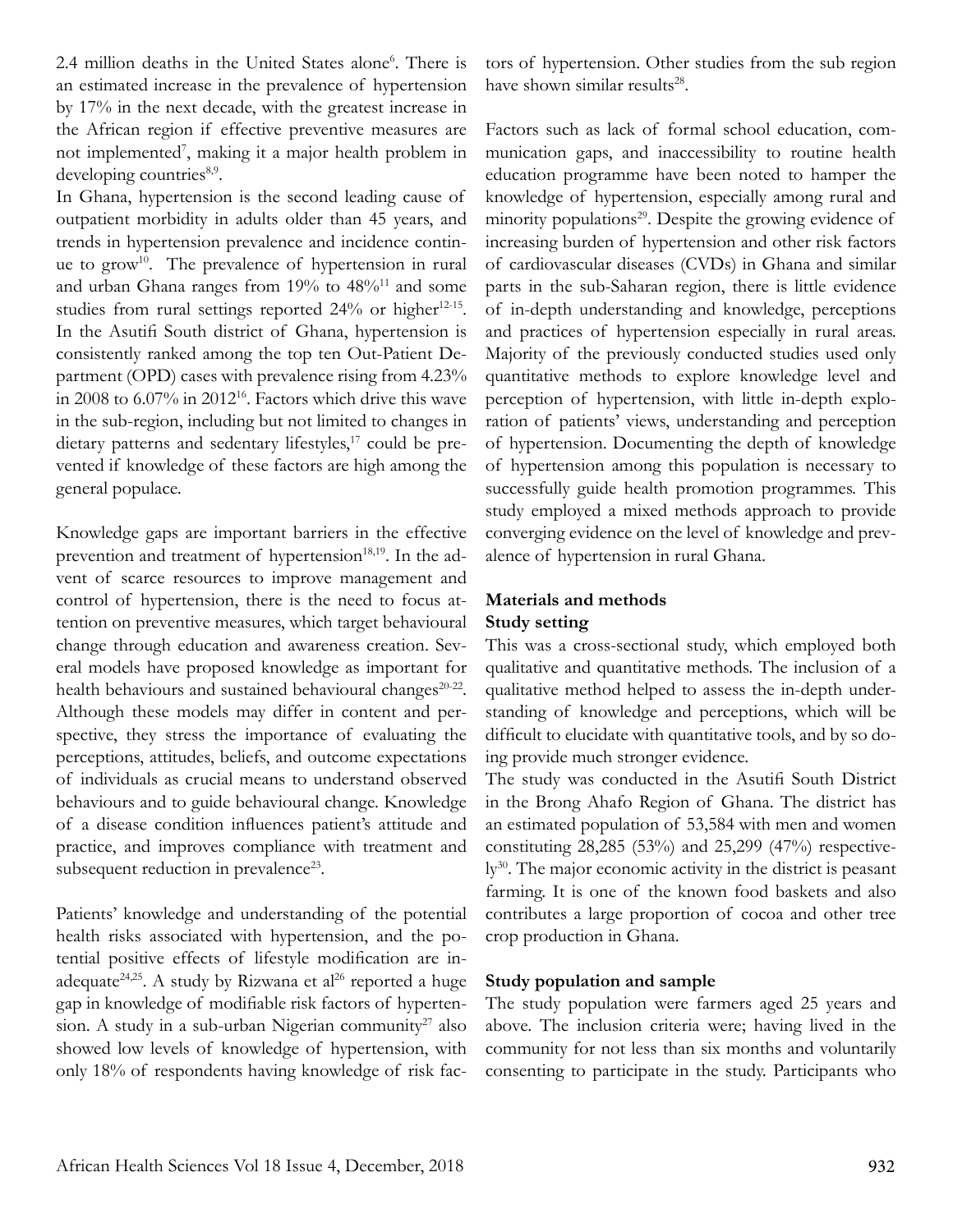had resided in the community for less than six months were excluded. Two out of four sub-districts; Hwidiem and Nkaseim sub-districts were selected for the study. Six communities were selected; three from each sub-district. These were Amanfrom, Atta-ne-Atta and Woromso from Hwidiem sub-district and Apenimadi, Ohiatua, and Mmosiaso from Nkaseim sub-district. In the selected communities, the required respondents were selected first by clustering the communities into four, using the four cardinal points. Households were then selected using a sampling interval of 1:4. In the selected households, respondents were sampled using the lottery method where pieces of papers with inscriptions "Yes" and "No" were written for picking. Respondents who picked "Yes" and consented to participate in the study were enrolled. A total of 506 and 28 subjects were involved in the quantitative and qualitative data collection respectively.

# **Data collection and statistical analysis Qualitative study**

Focus group discussions (FGDs) involving two (2) groups of six participants of same gender and two groups of eight, comprising of both men and women. Interviews and discussions were conducted and audio-taped in the local language, translated to English and then transcribed. Interviews were carried out in quiet and discreet locations in the communities, using a digital voice recorder. Coherency and grammatical errors in the transcripts were edited and coded for analysis. Data was coded with the help of NVIVO software for qualitative research<sup>31</sup> and analyzed thematically. The codes were stored within nodes in the software. We further identified duplications in the codes and then explored possible connections between various themes, with the use of electronic memos in the software. The various themes identified were grouped under the knowledge of causes, prevention and sources of information on hypertension.

#### **Quantitative study**

Data was collected using structured questionnaires with open-ended and closed questions. These were used to obtain information on socio-demographic characteristics (age, sex, education level, occupation, marital status and religion) and knowledge, sources of information, risk factors and prevention of risk factors of hypertension. Blood pressure was measured at a seated position using sphygmomanometer and a stethoscope. Three different measurements were taken and the average used. Hypertension was defined as having systolic/diastolic blood pressures of  $>$  or  $= 140/90$  mm Hg.

The outcome variable was awareness of hypertension and the explanatory variables were socio-demographic characteristics (age, gender, education, relationship status and religion). Data were analyzed by descriptive and inferential statistics using STATA 11 software<sup>32</sup>. Bivariate associations were tested using Pearson chi-square. A logistic regression analysis was conducted to estimate the association between the socio-demographic factors and knowledge of hypertension. All statistical analyses were significant at 95% confidence level.

### **Results**

#### **Background characteristics**

The mean age (standard deviation, SD) of the respondents was 39 years (14.5) and almost half were aged between 25 and 34 years. Majority, 58.4% were women and almost 50% had basic education. Only 1.6% had tertiary education and 39% had no formal education. Most of the respondents were employed. 74.4% of respondents were married, 15.5% were single and 4.8% and 5% were divorced and widowed respectively. About 82% were Christians. Among participants for the FGDs, 56% had basic education while 33% had no formal education.

#### **Prevalence of hypertension**

The mean diastolic (SD) and systolic pressures (SD) were 81.52mmHg (63.38) and 126.57mmHg (20.16) respectively. The mean systolic pressure was higher among men compared to women (127.42 mmHg versus 124.42 mmHg) and it increased with increasing age in men and women, Fig 1. About 20.2% had systolic pressures above 140 mmHg and the proportion of hypertensives was 21.4%. The proportion of hypertensive increased with increasing age in both sexes and it was higher among male respondents in all age categories, with the exception of those older than 59 years, Fig 2.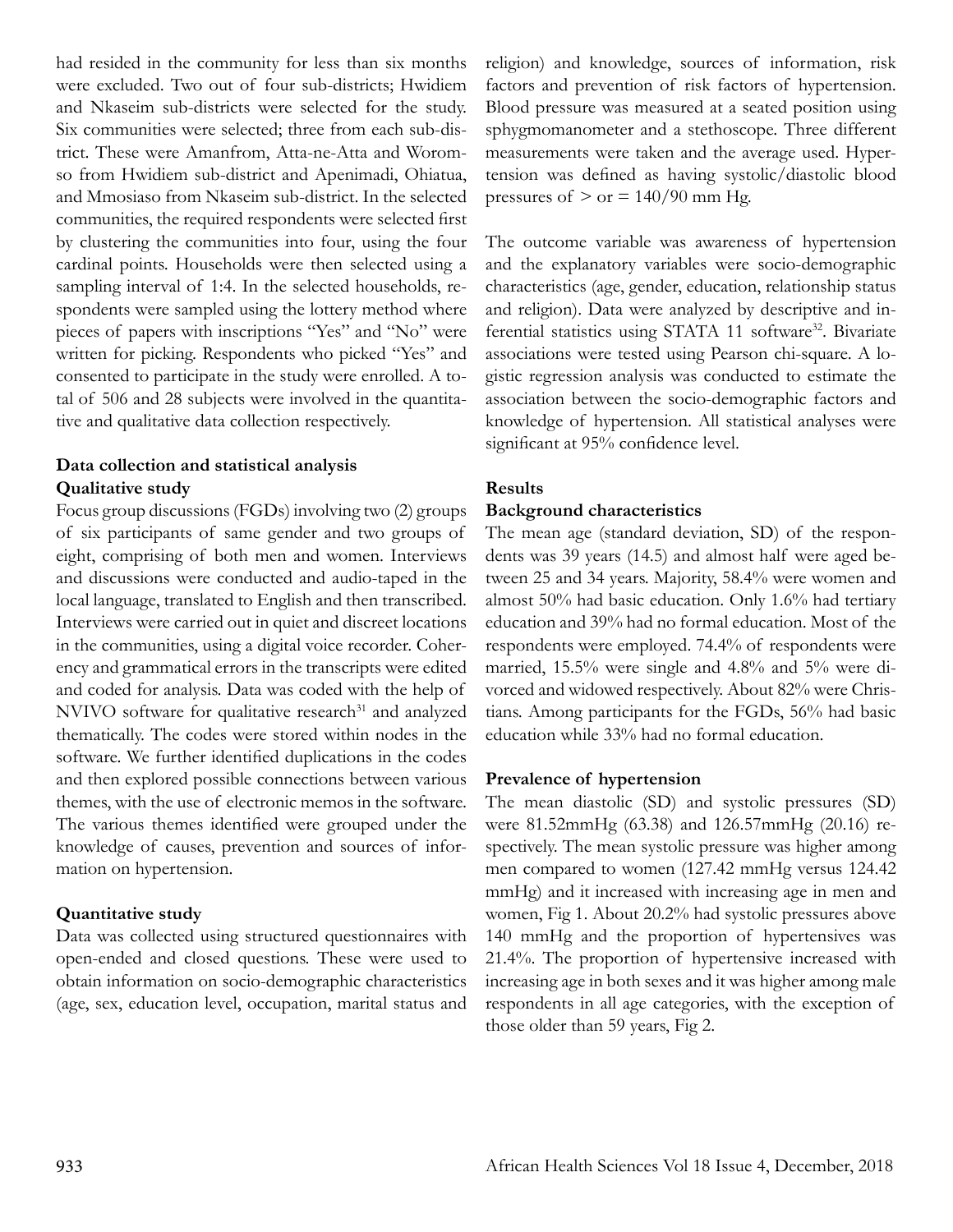







#### **Knowledge about Hypertension**

Table 1 presents respondents' awareness and knowledge of causes, symptoms and prevention of hypertension. Majority (87.2%) had heard about hypertension and about 79% believed poor diet could cause hypertension. Knowledge on the influence of inactivity and weight gain on hypertension was extremely low (11% and 3% respectively).

Respondents' knowledge on the importance of physical exercise and stress reduction in the prevention of hypertension was equally very low (4.3% and 2.7% respectively). More than 50% agreed to palpitation as a symptom of hypertension whereas 26.5% indicated dizziness. More than 90% visited the health facility when their BP was high. On the other hand, 3.9% and 1.2% visited the herbalist and prayer camp respectively. The most cited source of information about hypertension was the media  $(57.3\%)$ , followed by health staff  $(32.7\%)$ .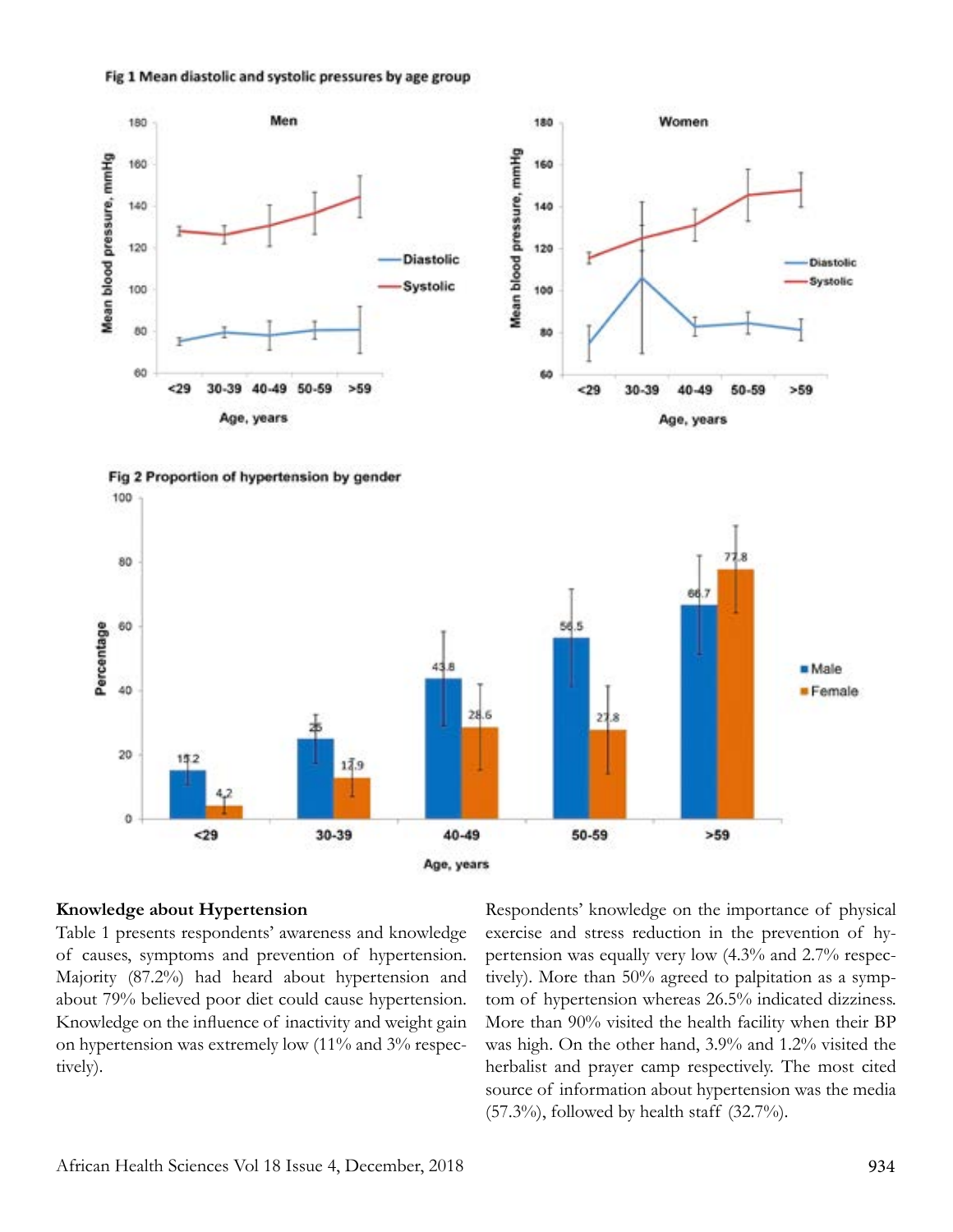|  |  | Table 1 Knowledge and sources of information on hypertension |
|--|--|--------------------------------------------------------------|
|  |  |                                                              |

| Heard about blood pressure (n=492)<br>429<br>87.2<br><b>Yes</b><br>63<br>12.8<br>No<br>$\equiv$<br>Causes of high blood pressure (n=462)<br>365<br>79.0<br>Dieting<br>$\qquad \qquad -$<br>51<br>11.0<br>Inactivity<br>$\overline{\phantom{0}}$<br>14<br>3.0<br>Weight gain<br>$\equiv$<br>13<br>2.8<br>Genetics<br>$\equiv$<br>19<br>4.2<br>Drugs related<br>Prevention of hypertension (n=484)<br>21<br>4.3<br>Exercise<br>$\qquad \qquad -$<br>350<br>72.3<br>Checking diet<br>$\equiv$<br>67<br>13.8<br>Check BP regularly<br>$\overline{\phantom{m}}$<br>13<br>2.7<br>Taking enough rest<br>12<br>2.7<br>Reducing stress<br>$\equiv$<br>20<br>4.1<br>Other<br>$\equiv$<br>Symptoms of high BP (n=480)<br>127<br>26.5<br><b>Dizziness</b><br>$\qquad \qquad -$<br>272<br>56.7<br>Palpitation<br>$\overline{\phantom{0}}$<br>81<br>16.8<br>Fatigue<br>$\equiv$<br>Been told by health staff BP is high (n=480)<br>70<br>Yes<br>14.6<br>410<br>85.4<br>No<br>$\equiv$<br>First action after being told of hypertension $(n=145)$<br>Nothing<br>$\overline{\phantom{0}}$<br>74<br>51.0<br>Visited health facility<br>64<br>44.1<br>Visited herbalist<br>$\equiv$<br>5<br>3.5<br>Went to see pastor<br>$\equiv$<br>$\mathbf{1}$<br>0.7<br>Bought drugs from chemist<br>$\overline{\phantom{m}}$<br>$\mathbf{1}$<br>0.7<br>Place people seek care when BP is high (n=491)<br>465<br>94.7<br>Health facility<br>$\equiv$<br>19<br>3.9<br>Herbalist<br>$\equiv$<br>6<br>1.2<br>Prayer camp<br>$\equiv$<br>$\mathbf{1}$<br>0.2<br>Chemist<br>$\overline{\phantom{m}}$<br>Where usually seek care (n=491)<br>Health facility<br>464<br>94.5<br>16<br>3.3<br>Herbalist<br>$\mathbf{1}$<br>0.2<br>Prayer camp<br>10<br>2.0<br>Chemist<br>$\equiv$<br>How often visit source of healthcare (n=486)<br>243<br>50.0<br>Once a while<br>$\equiv$<br>73<br>15.0<br>Very often<br>$\overline{\phantom{m}}$<br>31<br>6.4<br>Often<br>139<br>28.6<br>Rare<br>Sources of information on hypertension (n=452)<br>259<br>57.3<br>Media<br>$\equiv$<br>148<br>32.7<br>Health staff<br>$\overline{\phantom{0}}$<br>28<br>6.2<br>Friends<br>÷.<br>12<br>2.7<br>Herbalist<br>$\equiv$<br>5<br>1.1<br>Church or mosque | <b>Variables</b> | Frequency | Percentage |
|-------------------------------------------------------------------------------------------------------------------------------------------------------------------------------------------------------------------------------------------------------------------------------------------------------------------------------------------------------------------------------------------------------------------------------------------------------------------------------------------------------------------------------------------------------------------------------------------------------------------------------------------------------------------------------------------------------------------------------------------------------------------------------------------------------------------------------------------------------------------------------------------------------------------------------------------------------------------------------------------------------------------------------------------------------------------------------------------------------------------------------------------------------------------------------------------------------------------------------------------------------------------------------------------------------------------------------------------------------------------------------------------------------------------------------------------------------------------------------------------------------------------------------------------------------------------------------------------------------------------------------------------------------------------------------------------------------------------------------------------------------------------------------------------------------------------------------------------------------------------------------------------------------------------------------------------------------------------------------------------------------------------------------------------------------------------------------------------------------------------------------------------------------------------------------------------------|------------------|-----------|------------|
|                                                                                                                                                                                                                                                                                                                                                                                                                                                                                                                                                                                                                                                                                                                                                                                                                                                                                                                                                                                                                                                                                                                                                                                                                                                                                                                                                                                                                                                                                                                                                                                                                                                                                                                                                                                                                                                                                                                                                                                                                                                                                                                                                                                                 |                  |           |            |
|                                                                                                                                                                                                                                                                                                                                                                                                                                                                                                                                                                                                                                                                                                                                                                                                                                                                                                                                                                                                                                                                                                                                                                                                                                                                                                                                                                                                                                                                                                                                                                                                                                                                                                                                                                                                                                                                                                                                                                                                                                                                                                                                                                                                 |                  |           |            |
|                                                                                                                                                                                                                                                                                                                                                                                                                                                                                                                                                                                                                                                                                                                                                                                                                                                                                                                                                                                                                                                                                                                                                                                                                                                                                                                                                                                                                                                                                                                                                                                                                                                                                                                                                                                                                                                                                                                                                                                                                                                                                                                                                                                                 |                  |           |            |
|                                                                                                                                                                                                                                                                                                                                                                                                                                                                                                                                                                                                                                                                                                                                                                                                                                                                                                                                                                                                                                                                                                                                                                                                                                                                                                                                                                                                                                                                                                                                                                                                                                                                                                                                                                                                                                                                                                                                                                                                                                                                                                                                                                                                 |                  |           |            |
|                                                                                                                                                                                                                                                                                                                                                                                                                                                                                                                                                                                                                                                                                                                                                                                                                                                                                                                                                                                                                                                                                                                                                                                                                                                                                                                                                                                                                                                                                                                                                                                                                                                                                                                                                                                                                                                                                                                                                                                                                                                                                                                                                                                                 |                  |           |            |
|                                                                                                                                                                                                                                                                                                                                                                                                                                                                                                                                                                                                                                                                                                                                                                                                                                                                                                                                                                                                                                                                                                                                                                                                                                                                                                                                                                                                                                                                                                                                                                                                                                                                                                                                                                                                                                                                                                                                                                                                                                                                                                                                                                                                 |                  |           |            |
|                                                                                                                                                                                                                                                                                                                                                                                                                                                                                                                                                                                                                                                                                                                                                                                                                                                                                                                                                                                                                                                                                                                                                                                                                                                                                                                                                                                                                                                                                                                                                                                                                                                                                                                                                                                                                                                                                                                                                                                                                                                                                                                                                                                                 |                  |           |            |
|                                                                                                                                                                                                                                                                                                                                                                                                                                                                                                                                                                                                                                                                                                                                                                                                                                                                                                                                                                                                                                                                                                                                                                                                                                                                                                                                                                                                                                                                                                                                                                                                                                                                                                                                                                                                                                                                                                                                                                                                                                                                                                                                                                                                 |                  |           |            |
|                                                                                                                                                                                                                                                                                                                                                                                                                                                                                                                                                                                                                                                                                                                                                                                                                                                                                                                                                                                                                                                                                                                                                                                                                                                                                                                                                                                                                                                                                                                                                                                                                                                                                                                                                                                                                                                                                                                                                                                                                                                                                                                                                                                                 |                  |           |            |
|                                                                                                                                                                                                                                                                                                                                                                                                                                                                                                                                                                                                                                                                                                                                                                                                                                                                                                                                                                                                                                                                                                                                                                                                                                                                                                                                                                                                                                                                                                                                                                                                                                                                                                                                                                                                                                                                                                                                                                                                                                                                                                                                                                                                 |                  |           |            |
|                                                                                                                                                                                                                                                                                                                                                                                                                                                                                                                                                                                                                                                                                                                                                                                                                                                                                                                                                                                                                                                                                                                                                                                                                                                                                                                                                                                                                                                                                                                                                                                                                                                                                                                                                                                                                                                                                                                                                                                                                                                                                                                                                                                                 |                  |           |            |
|                                                                                                                                                                                                                                                                                                                                                                                                                                                                                                                                                                                                                                                                                                                                                                                                                                                                                                                                                                                                                                                                                                                                                                                                                                                                                                                                                                                                                                                                                                                                                                                                                                                                                                                                                                                                                                                                                                                                                                                                                                                                                                                                                                                                 |                  |           |            |
|                                                                                                                                                                                                                                                                                                                                                                                                                                                                                                                                                                                                                                                                                                                                                                                                                                                                                                                                                                                                                                                                                                                                                                                                                                                                                                                                                                                                                                                                                                                                                                                                                                                                                                                                                                                                                                                                                                                                                                                                                                                                                                                                                                                                 |                  |           |            |
|                                                                                                                                                                                                                                                                                                                                                                                                                                                                                                                                                                                                                                                                                                                                                                                                                                                                                                                                                                                                                                                                                                                                                                                                                                                                                                                                                                                                                                                                                                                                                                                                                                                                                                                                                                                                                                                                                                                                                                                                                                                                                                                                                                                                 |                  |           |            |
|                                                                                                                                                                                                                                                                                                                                                                                                                                                                                                                                                                                                                                                                                                                                                                                                                                                                                                                                                                                                                                                                                                                                                                                                                                                                                                                                                                                                                                                                                                                                                                                                                                                                                                                                                                                                                                                                                                                                                                                                                                                                                                                                                                                                 |                  |           |            |
|                                                                                                                                                                                                                                                                                                                                                                                                                                                                                                                                                                                                                                                                                                                                                                                                                                                                                                                                                                                                                                                                                                                                                                                                                                                                                                                                                                                                                                                                                                                                                                                                                                                                                                                                                                                                                                                                                                                                                                                                                                                                                                                                                                                                 |                  |           |            |
|                                                                                                                                                                                                                                                                                                                                                                                                                                                                                                                                                                                                                                                                                                                                                                                                                                                                                                                                                                                                                                                                                                                                                                                                                                                                                                                                                                                                                                                                                                                                                                                                                                                                                                                                                                                                                                                                                                                                                                                                                                                                                                                                                                                                 |                  |           |            |
|                                                                                                                                                                                                                                                                                                                                                                                                                                                                                                                                                                                                                                                                                                                                                                                                                                                                                                                                                                                                                                                                                                                                                                                                                                                                                                                                                                                                                                                                                                                                                                                                                                                                                                                                                                                                                                                                                                                                                                                                                                                                                                                                                                                                 |                  |           |            |
|                                                                                                                                                                                                                                                                                                                                                                                                                                                                                                                                                                                                                                                                                                                                                                                                                                                                                                                                                                                                                                                                                                                                                                                                                                                                                                                                                                                                                                                                                                                                                                                                                                                                                                                                                                                                                                                                                                                                                                                                                                                                                                                                                                                                 |                  |           |            |
|                                                                                                                                                                                                                                                                                                                                                                                                                                                                                                                                                                                                                                                                                                                                                                                                                                                                                                                                                                                                                                                                                                                                                                                                                                                                                                                                                                                                                                                                                                                                                                                                                                                                                                                                                                                                                                                                                                                                                                                                                                                                                                                                                                                                 |                  |           |            |
|                                                                                                                                                                                                                                                                                                                                                                                                                                                                                                                                                                                                                                                                                                                                                                                                                                                                                                                                                                                                                                                                                                                                                                                                                                                                                                                                                                                                                                                                                                                                                                                                                                                                                                                                                                                                                                                                                                                                                                                                                                                                                                                                                                                                 |                  |           |            |
|                                                                                                                                                                                                                                                                                                                                                                                                                                                                                                                                                                                                                                                                                                                                                                                                                                                                                                                                                                                                                                                                                                                                                                                                                                                                                                                                                                                                                                                                                                                                                                                                                                                                                                                                                                                                                                                                                                                                                                                                                                                                                                                                                                                                 |                  |           |            |
|                                                                                                                                                                                                                                                                                                                                                                                                                                                                                                                                                                                                                                                                                                                                                                                                                                                                                                                                                                                                                                                                                                                                                                                                                                                                                                                                                                                                                                                                                                                                                                                                                                                                                                                                                                                                                                                                                                                                                                                                                                                                                                                                                                                                 |                  |           |            |
|                                                                                                                                                                                                                                                                                                                                                                                                                                                                                                                                                                                                                                                                                                                                                                                                                                                                                                                                                                                                                                                                                                                                                                                                                                                                                                                                                                                                                                                                                                                                                                                                                                                                                                                                                                                                                                                                                                                                                                                                                                                                                                                                                                                                 |                  |           |            |
|                                                                                                                                                                                                                                                                                                                                                                                                                                                                                                                                                                                                                                                                                                                                                                                                                                                                                                                                                                                                                                                                                                                                                                                                                                                                                                                                                                                                                                                                                                                                                                                                                                                                                                                                                                                                                                                                                                                                                                                                                                                                                                                                                                                                 |                  |           |            |
|                                                                                                                                                                                                                                                                                                                                                                                                                                                                                                                                                                                                                                                                                                                                                                                                                                                                                                                                                                                                                                                                                                                                                                                                                                                                                                                                                                                                                                                                                                                                                                                                                                                                                                                                                                                                                                                                                                                                                                                                                                                                                                                                                                                                 |                  |           |            |
|                                                                                                                                                                                                                                                                                                                                                                                                                                                                                                                                                                                                                                                                                                                                                                                                                                                                                                                                                                                                                                                                                                                                                                                                                                                                                                                                                                                                                                                                                                                                                                                                                                                                                                                                                                                                                                                                                                                                                                                                                                                                                                                                                                                                 |                  |           |            |
|                                                                                                                                                                                                                                                                                                                                                                                                                                                                                                                                                                                                                                                                                                                                                                                                                                                                                                                                                                                                                                                                                                                                                                                                                                                                                                                                                                                                                                                                                                                                                                                                                                                                                                                                                                                                                                                                                                                                                                                                                                                                                                                                                                                                 |                  |           |            |
|                                                                                                                                                                                                                                                                                                                                                                                                                                                                                                                                                                                                                                                                                                                                                                                                                                                                                                                                                                                                                                                                                                                                                                                                                                                                                                                                                                                                                                                                                                                                                                                                                                                                                                                                                                                                                                                                                                                                                                                                                                                                                                                                                                                                 |                  |           |            |
|                                                                                                                                                                                                                                                                                                                                                                                                                                                                                                                                                                                                                                                                                                                                                                                                                                                                                                                                                                                                                                                                                                                                                                                                                                                                                                                                                                                                                                                                                                                                                                                                                                                                                                                                                                                                                                                                                                                                                                                                                                                                                                                                                                                                 |                  |           |            |
|                                                                                                                                                                                                                                                                                                                                                                                                                                                                                                                                                                                                                                                                                                                                                                                                                                                                                                                                                                                                                                                                                                                                                                                                                                                                                                                                                                                                                                                                                                                                                                                                                                                                                                                                                                                                                                                                                                                                                                                                                                                                                                                                                                                                 |                  |           |            |
|                                                                                                                                                                                                                                                                                                                                                                                                                                                                                                                                                                                                                                                                                                                                                                                                                                                                                                                                                                                                                                                                                                                                                                                                                                                                                                                                                                                                                                                                                                                                                                                                                                                                                                                                                                                                                                                                                                                                                                                                                                                                                                                                                                                                 |                  |           |            |
|                                                                                                                                                                                                                                                                                                                                                                                                                                                                                                                                                                                                                                                                                                                                                                                                                                                                                                                                                                                                                                                                                                                                                                                                                                                                                                                                                                                                                                                                                                                                                                                                                                                                                                                                                                                                                                                                                                                                                                                                                                                                                                                                                                                                 |                  |           |            |
|                                                                                                                                                                                                                                                                                                                                                                                                                                                                                                                                                                                                                                                                                                                                                                                                                                                                                                                                                                                                                                                                                                                                                                                                                                                                                                                                                                                                                                                                                                                                                                                                                                                                                                                                                                                                                                                                                                                                                                                                                                                                                                                                                                                                 |                  |           |            |
|                                                                                                                                                                                                                                                                                                                                                                                                                                                                                                                                                                                                                                                                                                                                                                                                                                                                                                                                                                                                                                                                                                                                                                                                                                                                                                                                                                                                                                                                                                                                                                                                                                                                                                                                                                                                                                                                                                                                                                                                                                                                                                                                                                                                 |                  |           |            |
|                                                                                                                                                                                                                                                                                                                                                                                                                                                                                                                                                                                                                                                                                                                                                                                                                                                                                                                                                                                                                                                                                                                                                                                                                                                                                                                                                                                                                                                                                                                                                                                                                                                                                                                                                                                                                                                                                                                                                                                                                                                                                                                                                                                                 |                  |           |            |
|                                                                                                                                                                                                                                                                                                                                                                                                                                                                                                                                                                                                                                                                                                                                                                                                                                                                                                                                                                                                                                                                                                                                                                                                                                                                                                                                                                                                                                                                                                                                                                                                                                                                                                                                                                                                                                                                                                                                                                                                                                                                                                                                                                                                 |                  |           |            |
|                                                                                                                                                                                                                                                                                                                                                                                                                                                                                                                                                                                                                                                                                                                                                                                                                                                                                                                                                                                                                                                                                                                                                                                                                                                                                                                                                                                                                                                                                                                                                                                                                                                                                                                                                                                                                                                                                                                                                                                                                                                                                                                                                                                                 |                  |           |            |
|                                                                                                                                                                                                                                                                                                                                                                                                                                                                                                                                                                                                                                                                                                                                                                                                                                                                                                                                                                                                                                                                                                                                                                                                                                                                                                                                                                                                                                                                                                                                                                                                                                                                                                                                                                                                                                                                                                                                                                                                                                                                                                                                                                                                 |                  |           |            |
|                                                                                                                                                                                                                                                                                                                                                                                                                                                                                                                                                                                                                                                                                                                                                                                                                                                                                                                                                                                                                                                                                                                                                                                                                                                                                                                                                                                                                                                                                                                                                                                                                                                                                                                                                                                                                                                                                                                                                                                                                                                                                                                                                                                                 |                  |           |            |
|                                                                                                                                                                                                                                                                                                                                                                                                                                                                                                                                                                                                                                                                                                                                                                                                                                                                                                                                                                                                                                                                                                                                                                                                                                                                                                                                                                                                                                                                                                                                                                                                                                                                                                                                                                                                                                                                                                                                                                                                                                                                                                                                                                                                 |                  |           |            |
|                                                                                                                                                                                                                                                                                                                                                                                                                                                                                                                                                                                                                                                                                                                                                                                                                                                                                                                                                                                                                                                                                                                                                                                                                                                                                                                                                                                                                                                                                                                                                                                                                                                                                                                                                                                                                                                                                                                                                                                                                                                                                                                                                                                                 |                  |           |            |
|                                                                                                                                                                                                                                                                                                                                                                                                                                                                                                                                                                                                                                                                                                                                                                                                                                                                                                                                                                                                                                                                                                                                                                                                                                                                                                                                                                                                                                                                                                                                                                                                                                                                                                                                                                                                                                                                                                                                                                                                                                                                                                                                                                                                 |                  |           |            |
|                                                                                                                                                                                                                                                                                                                                                                                                                                                                                                                                                                                                                                                                                                                                                                                                                                                                                                                                                                                                                                                                                                                                                                                                                                                                                                                                                                                                                                                                                                                                                                                                                                                                                                                                                                                                                                                                                                                                                                                                                                                                                                                                                                                                 |                  |           |            |
|                                                                                                                                                                                                                                                                                                                                                                                                                                                                                                                                                                                                                                                                                                                                                                                                                                                                                                                                                                                                                                                                                                                                                                                                                                                                                                                                                                                                                                                                                                                                                                                                                                                                                                                                                                                                                                                                                                                                                                                                                                                                                                                                                                                                 |                  |           |            |
|                                                                                                                                                                                                                                                                                                                                                                                                                                                                                                                                                                                                                                                                                                                                                                                                                                                                                                                                                                                                                                                                                                                                                                                                                                                                                                                                                                                                                                                                                                                                                                                                                                                                                                                                                                                                                                                                                                                                                                                                                                                                                                                                                                                                 |                  |           |            |
|                                                                                                                                                                                                                                                                                                                                                                                                                                                                                                                                                                                                                                                                                                                                                                                                                                                                                                                                                                                                                                                                                                                                                                                                                                                                                                                                                                                                                                                                                                                                                                                                                                                                                                                                                                                                                                                                                                                                                                                                                                                                                                                                                                                                 |                  |           |            |
|                                                                                                                                                                                                                                                                                                                                                                                                                                                                                                                                                                                                                                                                                                                                                                                                                                                                                                                                                                                                                                                                                                                                                                                                                                                                                                                                                                                                                                                                                                                                                                                                                                                                                                                                                                                                                                                                                                                                                                                                                                                                                                                                                                                                 |                  |           |            |
|                                                                                                                                                                                                                                                                                                                                                                                                                                                                                                                                                                                                                                                                                                                                                                                                                                                                                                                                                                                                                                                                                                                                                                                                                                                                                                                                                                                                                                                                                                                                                                                                                                                                                                                                                                                                                                                                                                                                                                                                                                                                                                                                                                                                 |                  |           |            |
|                                                                                                                                                                                                                                                                                                                                                                                                                                                                                                                                                                                                                                                                                                                                                                                                                                                                                                                                                                                                                                                                                                                                                                                                                                                                                                                                                                                                                                                                                                                                                                                                                                                                                                                                                                                                                                                                                                                                                                                                                                                                                                                                                                                                 |                  |           |            |
|                                                                                                                                                                                                                                                                                                                                                                                                                                                                                                                                                                                                                                                                                                                                                                                                                                                                                                                                                                                                                                                                                                                                                                                                                                                                                                                                                                                                                                                                                                                                                                                                                                                                                                                                                                                                                                                                                                                                                                                                                                                                                                                                                                                                 |                  |           |            |
|                                                                                                                                                                                                                                                                                                                                                                                                                                                                                                                                                                                                                                                                                                                                                                                                                                                                                                                                                                                                                                                                                                                                                                                                                                                                                                                                                                                                                                                                                                                                                                                                                                                                                                                                                                                                                                                                                                                                                                                                                                                                                                                                                                                                 |                  |           |            |

The level of awareness did not differ much by hypertension status. Awareness of hypertension was almost equal between hypertensives and non-hypertensives in men (84.6% versus 85.8%) and was slightly higher in hypertensives than non-hypertensives in women (91.8%) versus 86.8%). The level of awareness however differed significantly by the level of education, with awareness being higher among respondents with formal education (90.6% versus 81.5%), Table 2. The adjusted odds ratios (AOR) shows higher odds of being aware of hypertension among those with formal education compared to those with no formal education (AOR; 95%CI=2.28; 1.25-4.16). The level of awareness was also significantly lower among those divorced or widowed, compared to those who were married or cohabiting. The significance was however attenuated in the adjusted model, Table 2.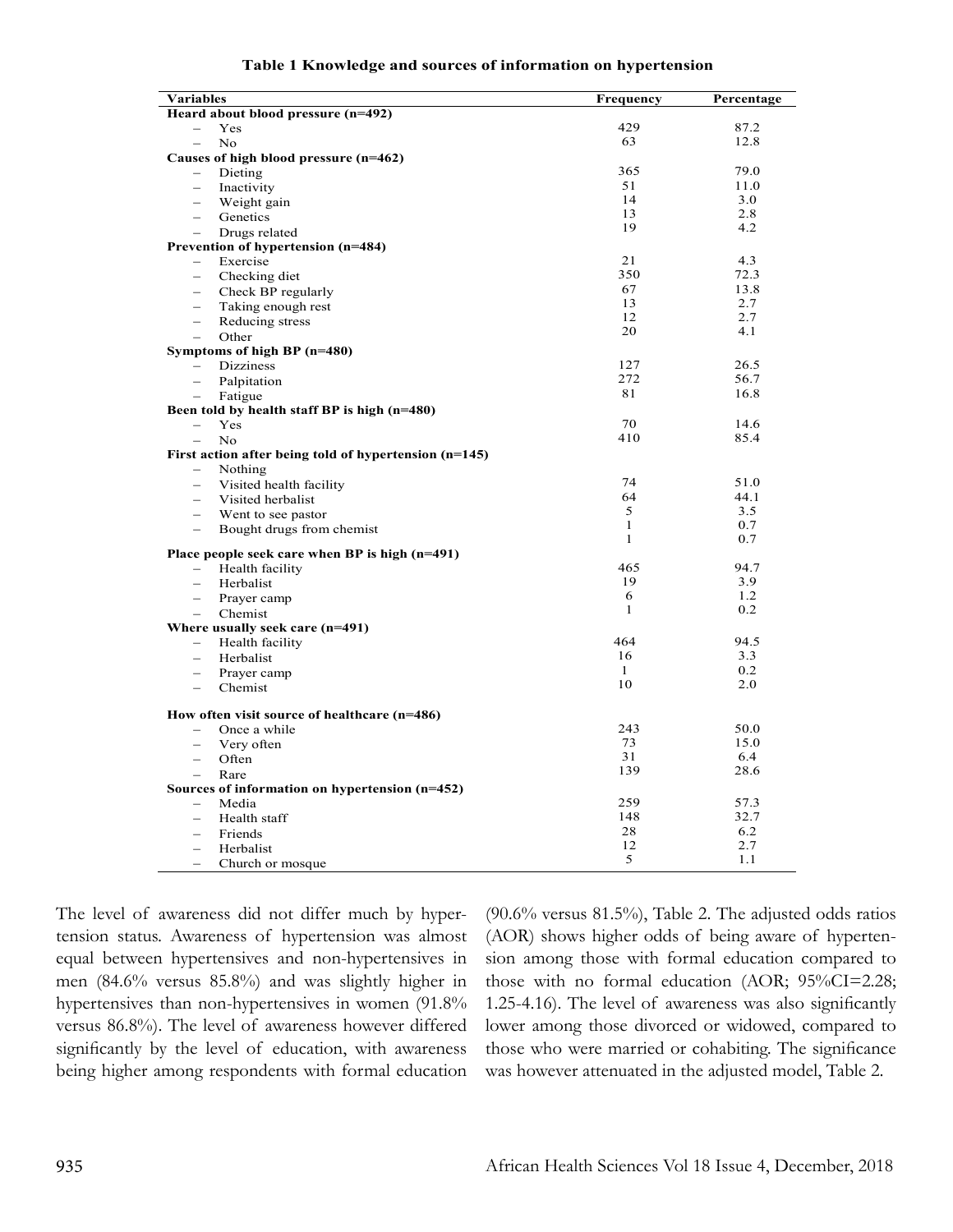| Table 2 Influence of background characteristics on knowledge of hypertension |                      |                                |                       |                       |  |  |
|------------------------------------------------------------------------------|----------------------|--------------------------------|-----------------------|-----------------------|--|--|
| <b>Variables</b>                                                             | N(%                  | $\%$                           | <b>OR [95%CI]</b>     | <b>AOR [95%CI]</b>    |  |  |
|                                                                              |                      | <b>Awareness</b>               |                       |                       |  |  |
| Age                                                                          |                      |                                |                       |                       |  |  |
| $<$ 35                                                                       | 249 (49.2)           | 88.3                           | 1.00                  | 1.00                  |  |  |
| 36-45                                                                        | 129(25.5)            | 83.9                           | $0.69$ [0.37, 1.28]   | $0.74$ [0.38, 1.42]   |  |  |
| $46 - 55$                                                                    | 46(9.1)              | 95.7                           | 2.91 [0.67, 12.65]    | $3.12$ [0.67, 14.53]  |  |  |
| 56-65                                                                        | 42(8.3)              | 88.1                           | $0.98$ [0.36, 2.69]   | $1.04$ [0.35, 3.11]   |  |  |
| >65                                                                          | 40(7.9)              | 79.5                           | $0.51$ [0.21, 1.22]   | 0.80 [0.28, 2.29]     |  |  |
| Gender                                                                       |                      |                                |                       |                       |  |  |
| Male                                                                         | 203(41.6)            | 85.5                           | 1.00                  | 1.00                  |  |  |
| Female                                                                       | 285 (58.4)           | 87.7                           | $1.21$ [0.71, 2.06]   | 1.54 [0.84, 2.85]     |  |  |
|                                                                              |                      |                                |                       |                       |  |  |
| <b>Education</b>                                                             |                      |                                |                       |                       |  |  |
| No formal                                                                    | 196(39.0)            | 81.5                           | 1.00                  | 1.00                  |  |  |
| Formal                                                                       | 306(61.0)            | 90.6                           | $2.20$ [1.29, 3.76]** | $2.28$ [1.25, 4.16]** |  |  |
| <b>Religion</b>                                                              |                      |                                |                       |                       |  |  |
| Muslim/other                                                                 | 91(18.0)             | 86.8                           | 1.00                  | 1.00                  |  |  |
| - Christian                                                                  | 415(82.0)            | 89.2                           | $0.80$ [0.38, 1.69]   | $0.73$ [0.33, 1.60]   |  |  |
|                                                                              |                      |                                |                       |                       |  |  |
| <b>Marital status</b>                                                        |                      |                                |                       |                       |  |  |
| - Married/cohabiting                                                         | 376 (74.7)           | 89.3                           | 1.00                  | 1.00                  |  |  |
| $-$ Single                                                                   | 78 (15.5)            | 81.8                           | $0.54$ [0.28, 1.04]   | $0.59$ [0.29, 1.23]   |  |  |
| - Divorced/widowed                                                           | 49 (9.8)             | 79.6                           | $0.47$ [0.22, 1.00]*  | $0.48$ [0.19, 1.23]   |  |  |
| *P<0.05; **p<0.01                                                            | <b>OR=Odds Ratio</b> | <b>AOR=Adjusted Odds Ratio</b> |                       |                       |  |  |

**Results from qualitative sub-study Causes of hypertension**

In the qualitative sub-study, some respondents understood the causes of hypertension as related to diet and lack of exercise. They explained that:

'*The foods that we eat and the time that we eat cause high blood pressure. Foods like fatty meats cause blockages of the blood vessels so that the heart is not able to pump blood to the body and it causes problems like hypertension*' (male group, 58 years).

'*[…] Again our diet; late night eating. Someone will pound 'fufu' in the evening and eat and sleep immediately after eating without any exercise. All these do not help but bring problems like high blood pressure*' (Female, mixed group, 41 years).

### **Agro-chemical and fertilizer cause hypertension: misconceptions on causes of hypertension**

The use of agro-chemicals in farming and eating certain kinds of foods were some of the major misconceptions presented by respondents as causes of hypertension

throughout the discussions. Some participants explained that:

'*[…] We have learnt some things from the white man where we use some chemicals for crop production. The white man protects himself when using such chemicals but when we are using it we don't protect ourselves so the hairs on the skin have small pores where these chemicals pass into our bodies and bring about high BP*' (male group, 55years)

'*[…] Everything is fertilizer now and ammonia and these chemicals are poisonous to us. Now that we eat we don't see but after two to three years it begins to manifest and by age 40 to 50 years you've developed high blood pressure*' (male group, 47 years).

"*[…] When you eat unhygienic foods you get high BP but when you eat hygienic foods, you will not get high BP*" (female group, 35 years).

'*What causes the condition (BP) is the 'kontomire' (palava source) that we eat. The excess vitamins that we consume; if we consume more of it every day then we can develop high blood pressure*' (mixed group, female, 59 years).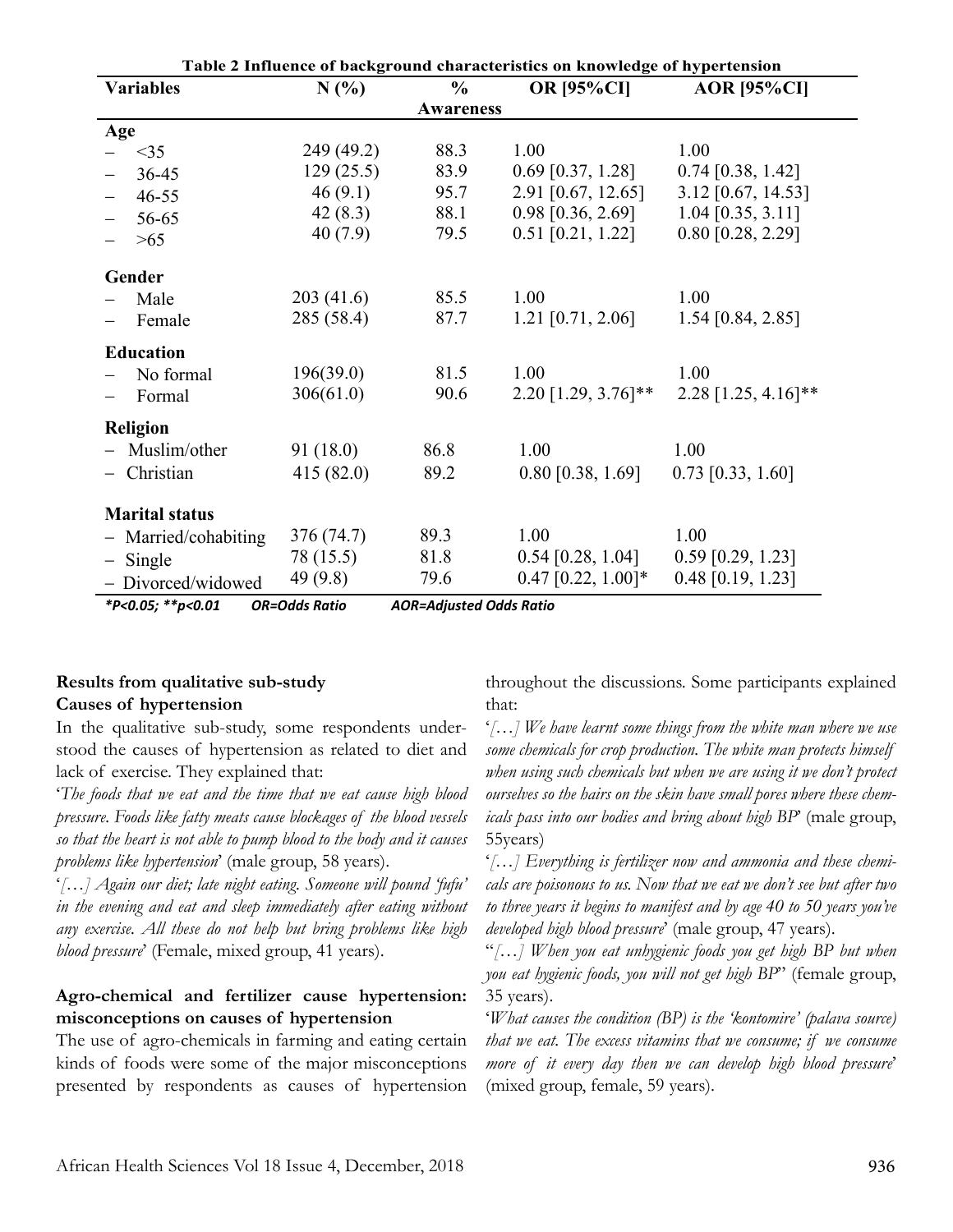Other related misconceptions included drinking water from old fridges and blood being in excess in the body. Some participants disclosed;

'*[…] It is believed that old refrigerators can cause high blood pressure due to variation in temperature. When we put water into a fridge and it freezes and it is not drank while cold but put down to get hot and put back for refreezing before drinking, it could cause high blood pressure*' (FGD, male group).

"*[…] I know high BP is when your blood is in excess and you go to the hospital you are able to donate blood to other people who are in need of blood*" (male, mixed group, FGD).

A male participant from the mixed group even believed gonorrhea causes hypertension:

 "*[…] … a lot! They say gonorrhea can also cause hypertension*" (male, 57 years).

# **Knowledge on prevention of hypertension**

The importance of diet and exercise on the risk of hypertension was universal knowledge among the respondents. Some respondents were also of the opinion that adhering to health professionals' advice could help prevent hypertension. Some participants disclosed;

'*They say when we watch our diet well we can protect ourselves from getting high BP. Again, if we exercise regularly, then we can protect ourselves from high BP*' (female, mixed group, 37 years).

'*[…] We should sleep early; we should not eat fresh and fatty meat. We should eat more smoked fish like 'nsesaawa' (smoked herrings)*' (female, mixed group, 29 years).

'*Taking proper care of yourself like your diet or every morning you engage in exercise like jogging and also avoiding alcohol consumption and excessive thinking will help you protect yourself from high blood pressure*' (male group, 40years).

In relation to the stated causes, some respondents believed that avoiding contact with agro-chemicals and minimizing the use of fertilizer in agriculture could helpprevent hypertension.

Further on importance of exercise in preventing hypertension, almost all participants in the FGDs were of the view that their farm work was inadequate to exercise their body in order to prevent non-communicable diseases like hypertension. Participants suggested other forms of exercise. A participant said;

'*Jogging, running and playing soccer is good to stay healthy and prevent the condition*' (female group, 36years).

# **Detection of hypertension**

Most participants disclosed that one could know he/she

is hypertensive when he/she feels numbness in the hands and feet, the heart beats faster and easily gets tired when walking. Some participants noted:

'*[…] The hands usually becomes numb and the legs or the entire body becomes numb and when you touch something you are not able to grasp it properly. This is because the blood are not able to flow freely in the blood vessels because are blocked*' (mixed group, male, 61 years).

'*If a person get high blood pressure, his heart beats faster. He misses a heartbeat upon hearing a message and he easily gets tired upon walking few distance*' (female group, 54 years).

Other participants were however of the view that hypertension is not easily detectable unless one visits the facility and he/she is examined by health workers, who can tell whether one is hypertensive or not.

'*Sometimes you cannot tell the changes in your body by yourself unless you go to the hospital where the doctors will check your blood pressure and confirm high blood pressure*' (male group, 39years). '*When you go to the hospital and you are checked with a machine, it will tell whether you have high blood pressure or not*' (male group 32 years).

#### **Sources of health information about hypertension**

The health worker was a major source of information on hypertension. A male respondent from the mixed group explained:

"*I think how we manage to hear is from the doctors (health workers). Say, when we are sick, the directions and instructions that they tell us to follow. […..] We follow their explanation it helps us to know what you will do to get blood pressure*" (59 years).

"*Most of the information is normally taken from physicians. They often tell us "do not eat this, do not do this" and we take cues from that*" (Male group, 38 years).

On the other hand, some participants got information on hypertension from herbal medicine sellers and from the electronic media. They disclosed;

'*[…] Like my brother said, at times those herbal medicine sellers at the information center are the ones who make us know about such diseases so they help us get information on the air waves concerning how to protect ourselves*' (male group, 53 years).

'*I also heard it in the news on radio and TV discussion when they make an advertisement or a campaign about it that it*  $[...]^n$  (male, mixed group, 59 years).

A follow up question on source of health care when one is hypertensive revealed that most of the respondents prefer the health facility as a general source of health care and also when they feel or are diagnosed of hyperten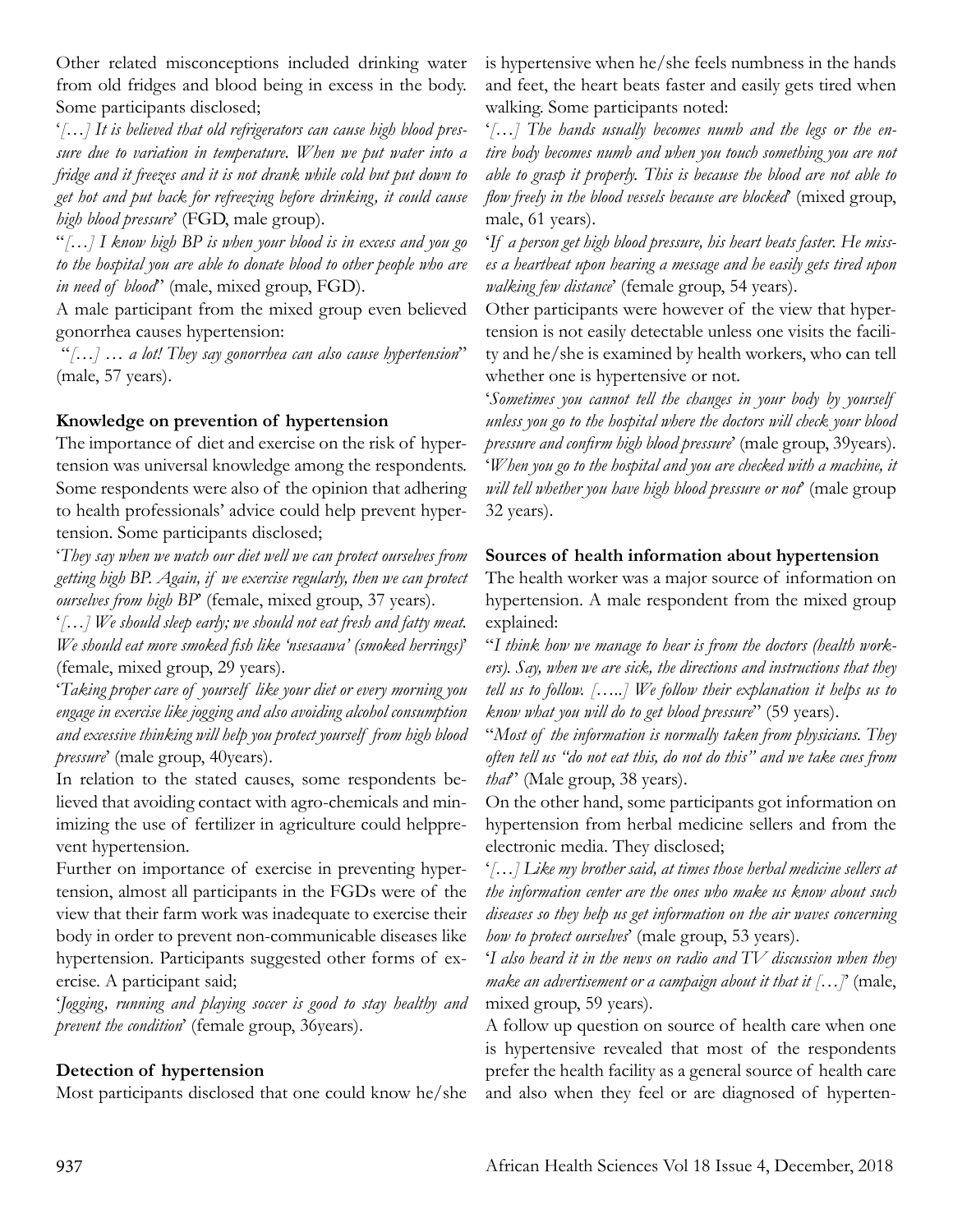sion. Some participants however believed in herbal medications.

'*[…] The bible teaches us to use the herbs of the plant for medicine. Our old woman at home has herbal medications for high BP which are very good so I think I like herbal treatment*' (male, mixed group, 61 years).

#### **Discussion**

#### **Prevalence of Hypertension**

This study revealed a high prevalence of hypertension in the district. About 21% of the farmers were found to be hypertensive. This somewhat parallels the crude prevalence of hypertension reported in many previous studies. This included a cross-sectional study by Amoah<sup>33</sup> on the community prevalence of hypertension in the Greater Accra region. In contrast, other studies from other developing countries have reported high prevalence of hypertension<sup>12,14,15,34</sup>. These prevalence rates could even be higher if effective preventive measures are not instituted<sup>35-37</sup>. There is currently an increasing prevalence of hypertension in developing countries, with rates getting closer and in some settings even higher than the average prevalence reported in developed countries<sup>38</sup>.

Age and gender are underlying risk factors for hypertension and cardiovascular diseases in general and have been an integral part of almost all recent established risk algorithms for cardiovascular diseases. Generally, risk of hypertension is higher in men and increases with increasing age15,39,40 and this was not different from what was observed in this study. However, in contrast with this study outcome, some studies have reported a higher prevalence of hypertension in women<sup>41-43</sup>. The increasing wave of hypertension prevalence in this setting, in contrast to what existed about half a century  $a\text{go}^{44}$  could be related to urbanization, lifestyles changes such as increased tobacco consumption<sup>45</sup>, dietary changes and sedentary lifestyles<sup>17,46</sup>. With limited resources for effective treatment and control of hypertension, there is an urgent need to increase the momentum of preventive interventions including efforts to improve awareness and knowledge of hypertension in such areas. Improved level of knowledge and understanding will help early detection of high blood pressure, which is important to avert many damaging conditions<sup>47,48</sup>. A proper assessment and understanding of knowledge and practices (KAP) is therefore essential, especially in the area of chronic conditions such as hypertension, for which prevention and control necessitate a lifelong adoption of healthy lifestyles.

### **Knowledge and Practices related Hypertension**

In this study, awareness of hypertension was high. Some respondents also demonstrated good knowledge of the causes and prevention of hypertension with most of them citing unhealthy diet as the major cause of hypertension in both the qualitative and quantitative studies. Few respondents in this study had high knowledge level on modifiable risk factors of hypertension. This is consistent with previous studies, which reported high awareness of hypertension but low knowledge gaps leading to low level of comprehensive knowledge of hypertension<sup>26,29,49</sup>. Similarly, a study in rural Nigeria<sup>28</sup> reported a general lack of knowledge about modifiable CVD risk factors. Common risk factors stated in that study included tobacco use, stress, excessive salt intake and lack of exercise. Other studies from the sub-region, $28,50$  also reported low level of comprehensive knowledge of hypertension.

Several misconceptions of the causes of hypertension were exhibited in the qualitative study, with some respondents alluding hypertension to agro-chemicals in farming, eating unhygienic foods, greeting someone with high BP, blood being in excess in the body and drinking cold water from old fridges. This shows that there is the need for increased public health education on hypertension and it causes in this area and other similar settings. These negative perceptions of hypertension would hardly translate to positive health behaviors and therefore the need to demystify them. These misconceptions about the causes of hypertension among study respondents suggest little or no education on hypertension or a possible misinformation.

Access to quality health information improves knowledge on management and control of hypertension<sup>51</sup>. In rural environments, the Community Health Worker (CHW) is the chief source of health information and care. Most respondents in this study cited the media and health worker as main source of health information. Others also cited herbal medicine peddlers as their source of information. There is however a tendency that these herbal sellers have little knowledge of the epidemiology of disease conditions and most often might thwart information to promote their medicines. An effective health promotion intervention in this setting is therefore suggested.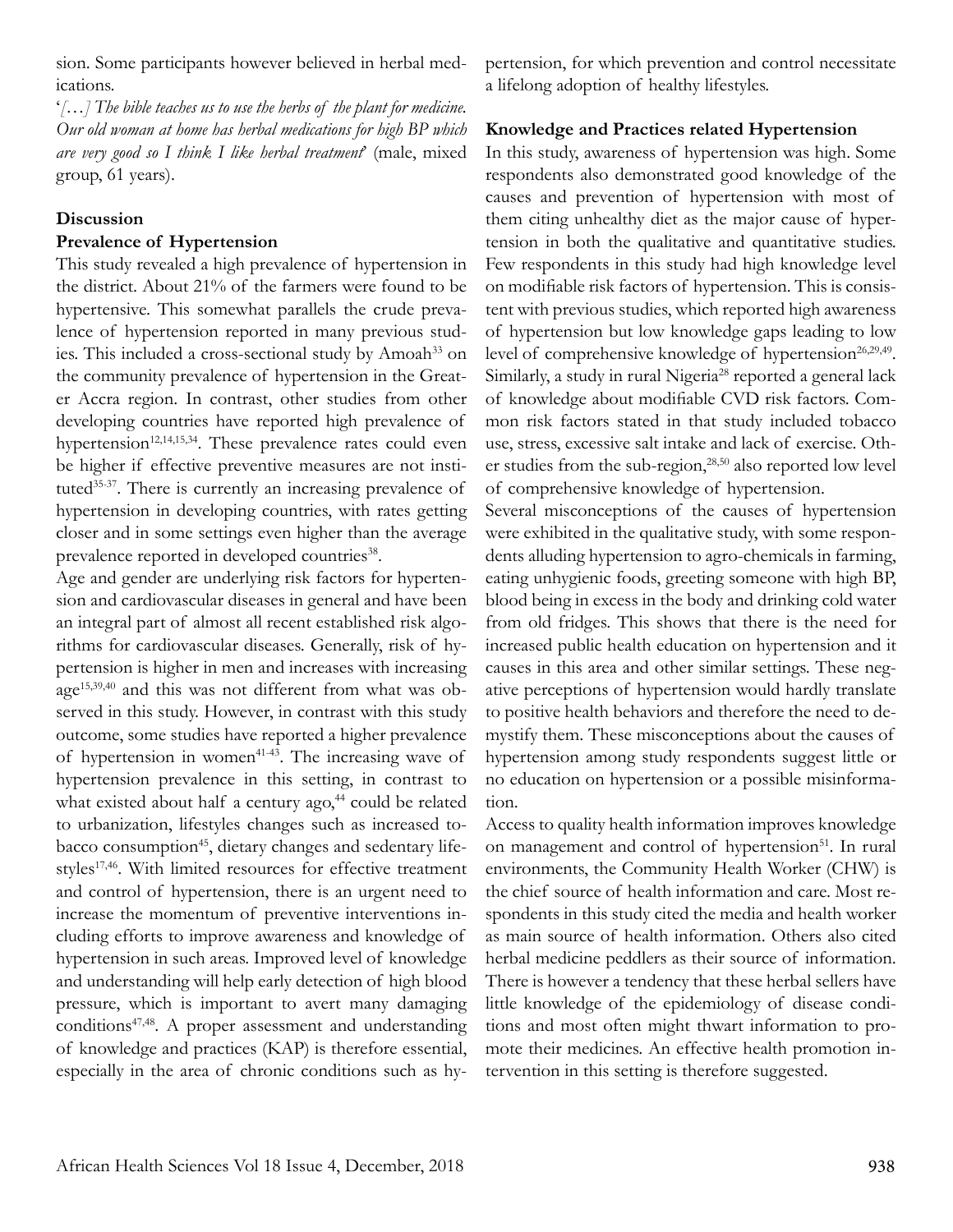#### **Educational level and Knowledge of hypertension**

This study found an association between educational level and knowledge of hypertension. Although educational attainment has been improving over the years in Ghana, a chunk of rural folks still remain uneducated, compared to those in urban settings<sup>52</sup>. Awareness of hypertension was significantly higher among the educated. This is consistent with findings from previous studies,<sup>29,53,54</sup> all of which reported a positive correlation between education and knowledge level of hypertension. This could be partly due to differences in mass media exposure in Ghana, which has been shown to be low among the uneducated<sup>52</sup>. This has been attributed to less ownership of radio and television sets among the uneducated (most likely to be poor). This section of the population is also less likely to utilize health services. Educational interventions should be well structured to improve uptake among both the educated and uneducated.

# **Limitations of the study**

This study might have suffered some response biases, as it was difficult validating responses. It was however presumed that participants were honest and gave answers that were a true reflection of what was happening in the study communities. Again, questionnaires and interview guide were administered in the local language and some terms could not be translated appropriately, which may have misled the findings. It is believed that the use of mixed methods; qualitative and quantitative could have validated findings through triangulation and thus making these findings reliable.

### **Conclusion**

This study has unveiled important barriers to hypertension prevention; lack of appropriate information about hypertension and misconceptions. The study further identified a positive enabler; high level of awareness which is useful in realigning existing interventions to prevent and control hypertension in rural settings.

# **Ethical consideration**

The Committee on Human Research Publications and Ethics (CHRPE) of Kwame Nkrumah University of Science and Technology (KNUST) granted ethical approval for this study. Permission was again sought from the District Health Directorate. The intent and procedures of the study were explained to participants, who gave written consent before enrolment in the study.

# **Competing interests**

Authors declare that there are no competing interests.

# **Authors' contributions**

PAB and GT designed the study. GT collected the data and was analysed by DB. DB and DYQ wrote the first draft of the manuscript. All authors reviewed and accepted the final manuscript for publication.

### **Acknowledgement**

We express our gratitude to the District Director of Health Services (Asutifi South, Ghana) Mrs. Catherine Andoh, the Management of St. Elizabeth Catholic Hospital and all the respondents involved in the study for their time and participation.

# **References**

1. World Health Organization. Reducing risk, promoting healthy life. Geneva, Switzerland: World Health Report 2002.

2. Joint National Committee (JNC) on Prevention, Detection, Evaluation and Treatment of High Blood Pressure: The JNC 7th Report. JAMA 2003; 289: 2560-2572. 3. Kearney PM, Whelton M, Reynolds K, Whelton PK, He J. Worldwide prevalence of hypertension: a systematic review. *J Hypertens*. 2004; 22:11-19.

4. Bhatt DL, Steg PG, Ohman EM. International prevalence, recognition and treatment of cardiovascular risk factors in outpatients with atherothrombosis. *JAMA*. 2006; 295: 180-189.

5. Gunaranthne A, Patel JV, Potluri R, Gill PS, Hughes EA, Lip GYH. Secular trends in the cardiovascular risk profile and mortality of stroke admissions in an innercity, multiethnic population in the United Kingdom 1997- 2005. *J. Hum. Hypertens*. 2008; 22: 18-23.

6. American Heart: Heart Disease and Stroke Statistics–2010 Update: A Report from the American Heart Association. Dallas, Texas. *American Heart Association*. 2010; 46-215.

7. World Health Organization. World health statistics. Geneva. World Health Organization. 2009.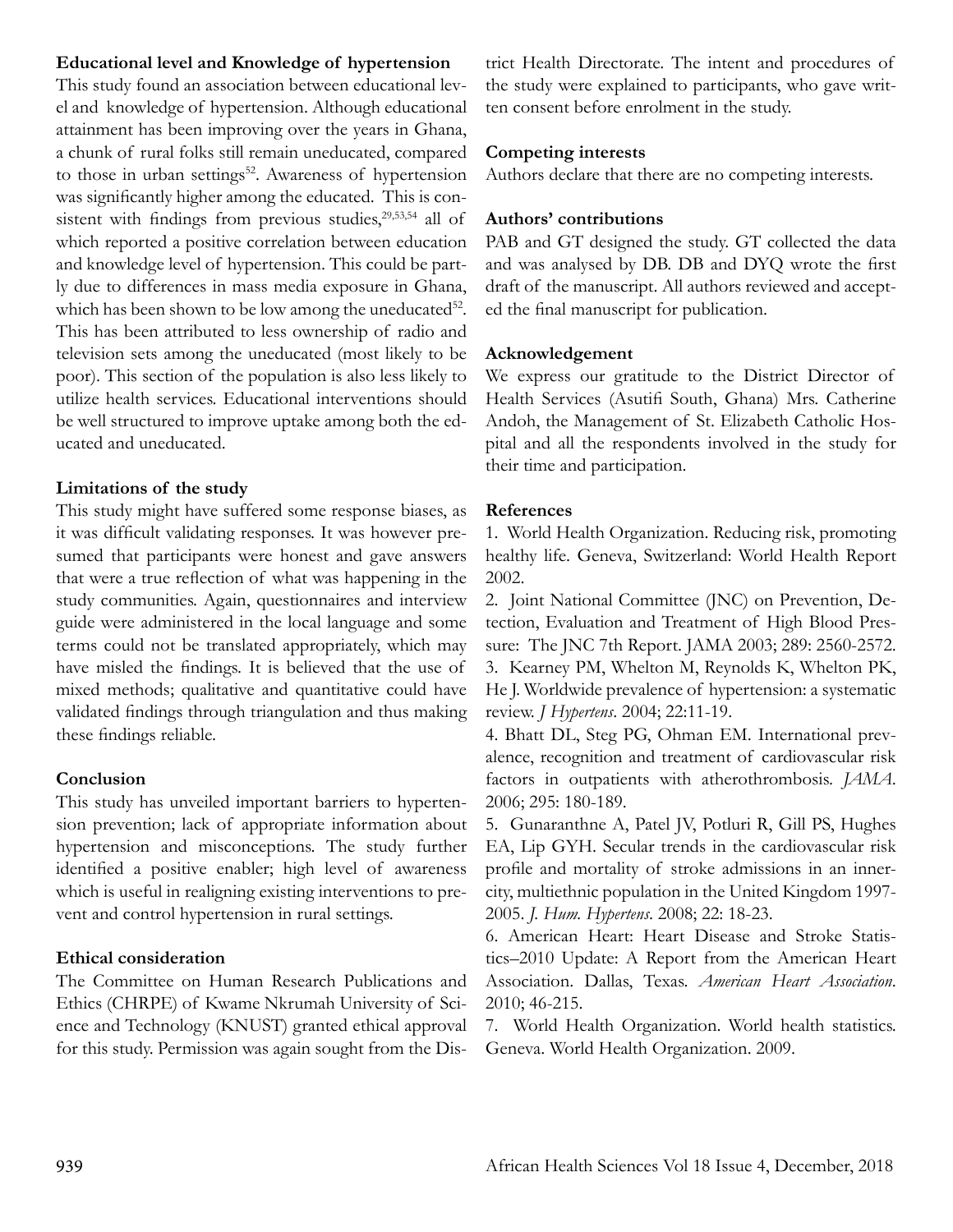8. World Health Organization. Global status reports on non-communicable diseases. Geneva, Switzerland. 2014.

9. O'Flaherty M, Buchan I, Capewell S. Contributions of treatment and lifestyle to declining CVD mortality: why have CVD mortality rates declined so much since the 1960s. *Heart*. 2013; 99:159–62.

10. Ministry of Health. The Ghana Health Sector Programme of Work 2006. Ghana, 2007.

11. Bosu W. Epidemic of hypertension in Ghana: a systematic review. *BMC Public Health*. 2010; 10:418

12. Addo J, Amoah AGB, Koram KA.The changing patterns of hypertension in Ghana: a study of four rural communities in the Ga district. *Ethn Dis*. 2006; 16:894– 899.

13. Agyemang C, Bruijnzeels MA, Owusu-Dabo E. Factors associated with hypertension awareness, treatment, and control in Ghana, West Africa. *J Hum Hypertens*. 2006; 20:67–71.

14. Burket BA. Blood pressure survey in two communities in the Volta region, Ghana, West Africa. *Ethn Dis*. 2006 16:292–294.

15. Cappuccio FP, Micah FB, Emmett L, Kerry SM, Antwi S, Martin-Peprah R, Phillips RO, Plange-Rhule J, Eastwood JB. Prevalence, detection, management, and control of hypertension in Ashanti, West Africa. *Hypertens*. 2004; 43:1017–1022.

16. Asutifi South District. Annual Report 2012. Kenyasi, 2013.

17. Opie LH, Seedat YK. Hypertension in sub-Saharan African populations. *Circulation*. 2005; 112: 3562–68

18. Jolles EPA, Clark AM, and Braam B. Getting the message across: opportunities and obstacles in effective communication in hypertension care. *Journal of Hypertension*. 2012; 30: 1500– 1510.

19. Okoro RN, Ngong CK. Assessment of patient's antihypertensive medication adherence level in non-comorbid hypertension in a tertiary hospital in Nigeria. *Int J Pharm Biomed Sci*. 2012; 3: 47.

20. Rosenstock IM, Strecher VJ, Becker MH. Social learning theory and the health belief model. *Health Educ Q*. 1988; 15:175–183.

21. Farquhar JW, Maccoby N, Wood PD. Education and communication studies In: Holland WW, Detels R, Knox G, eds. Oxford Textbook of Public Health.Oxford, UK. Oxford University Press. 1985, 207–221.

22. Prochaska JO, DiClemente CC, Norcross JC. In

search of how people change: application to addictive behaviours. *Am Psychol*. 1992; 47:1102–1114.

23. Busari OA, Olanrewaju TO, Desalu OO, Opadijo OG, Jimoh AK, Agboola SM, Busari OE, Olalekan O. Impact of Patients' Knowledge, Attitude and Practices on Hypertension on Compliance with Antihypertensive Drugs in a Resource-poor Setting. *TAF Prev Med Bull*. 2010; 9(2):87-92.

24. Borzecki A. The effect of age on hypertension control and management. *Am J Hypertens*. 2006; 19: 520–527. 25. Ard JD, Svetkey LP. Diet and blood pressure: applying the evidence to clinical practice. *Am Heart J*. 2005; 149: 804–812.

26. Rizwana BS, Elsheba M, Jayadevan S, Jayakumary M, Shatha AS, Shaikh AB. Knowledge regarding risk factors of hypertension among entry year students of a medical university. *J FamilyCommunity Med*. 2011; 18(3): 124–129. doi: 10.4103/2230-8229.90011

27. Iyalomhe GBS, Iyalomhe SI. Hypertension-related knowledge, attitudes and life-style practices among hypertensive patients in a sub-urban Nigerian community. *J Public Health Epidemiol*. 2010; 2, 71–77.

28. Oladapo OO, Salako L, Sadiq L, Soyinka K, Falase AO. Knowledge of Hypertension and other Risk Factors for Heart Disease among Yoruba Rural SouthWestern Nigerian Population. *British Journal of Medicine & Medical Research*. 2013; 3(4), 993-1003.

29. Aung MN, Lorga T, Srikrajang J, Promtingkran N, Kreuangchai S, Tonpanya W, Vivarakanon P, Jaiin P, Praipaksin N, Payaprom A. Assessing awareness and knowledge on hypertension in an at-risk population in the Karen ethnic rural community, Thasongyan, Thailand. *International Journal of General Medicine*. 2012; 5: 553-561.

30. Ghana Statistical Service (GSS). Population and housing census 2010. Ghana statistical service, Accra, Ghana, 2013.

31. NVivo qualitative data analysis Software. Version 10. QSR International Pty Ltd, 2012.

32. StataCorp. Stata Statistical Software: Release 11. College Station, TX: StataCorp LP, 2009.

33. Amoah AG. Hypertension in Ghana: a cross-sectional community prevalence study in greater Accra. *Ethn Dis*. 2003; 13(3):310-5.

34. Kunutsor S, Powles J. Descriptive Epidemiology of Blood Pressure in a rural adult population in Northern Ghana. *Rural Remote Health*. 2009, 9:1095.